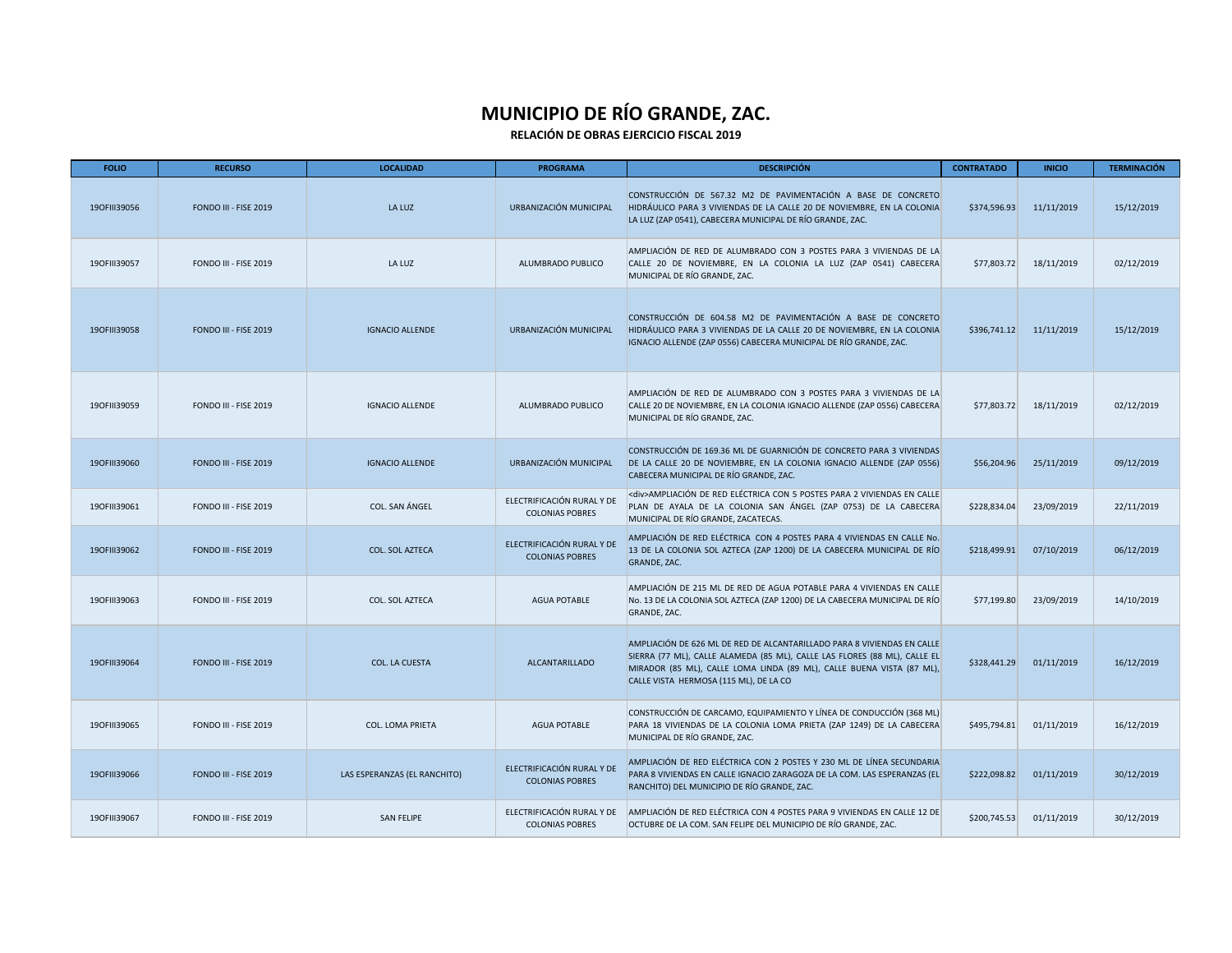| <b>FOLIO</b>    | <b>RECURSO</b>        | <b>LOCALIDAD</b>                     | <b>PROGRAMA</b>                                      | <b>DESCRIPCIÓN</b>                                                                                                                                                                                                                                                      | <b>CONTRATADO</b> | <b>INICIO</b> | <b>TERMINACIÓN</b> |
|-----------------|-----------------------|--------------------------------------|------------------------------------------------------|-------------------------------------------------------------------------------------------------------------------------------------------------------------------------------------------------------------------------------------------------------------------------|-------------------|---------------|--------------------|
| 190FIII39068    | FONDO III - FISE 2019 | <b>NORIA DEL BOYERO</b>              | ELECTRIFICACIÓN RURAL Y DE<br><b>COLONIAS POBRES</b> | AMPLIACIÓN DE RED ELÉCTRICA CON 12 POSTES PARA 8 VIVIENDAS EN CALLE<br>COLOSIO (8 POSTES), CALLE DURANGO (2 POSTES), CALLE MORELOS (2 POSTES) DE<br>LA COM. NORIA DEL BOYERO DEL MUNICIPIO DE RÍO GRANDE, ZAC.                                                          | \$540,863,34      | 23/09/2019    | 22/11/2019         |
| 190FIII39069    | FONDO III - FISE 2019 | TETILLAS (EX HACIENDA DE TETILLAS)   | ELECTRIFICACIÓN RURAL Y DE<br><b>COLONIAS POBRES</b> | AMPLIACIÓN DE RED ELÉCTRICA CON 8 POSTES PARA 18 VIVIENDAS EN CALLE SIN<br>NOMBRE DE LA COMUNIDAD DE TETILLAS (EXHACIENDA DE TETILLAS) DEL<br>MUNICIPIO DE RÍO GRANDE, ZAC.                                                                                             | \$496,908.76      | 07/10/2019    | 06/12/2019         |
| 190FIII39027    | <b>FONDO III 2019</b> | TETILLAS (EX HACIENDA DE TETILLAS)   | <b>AGUA POTABLE</b>                                  | AMPLIACIÓN DE 1,969 ML DE RED DE AGUA POTABLE PARA 68 VIVIENDAS EN LAS<br>SIGUIENTES CALLES: CALLE 20 DE NOVIEMBRE (238M), CALLE VICENTE GUERRERO<br>(635M), CALLE DEPORTIVA SALIDA AL BOYERO (200M), CALLE DEPORTIVA A UN<br>COSTADO DE KINDER 365M), CALLE SIN NOMBRE | \$663,717.42      | 27/06/2019    | 26/07/2019         |
| 190FIII39033    | <b>FONDO III 2019</b> | LOS NUÑEZ                            | URBANIZACIÓN MUNICIPAL                               | PAVIMENTO DE 569.00 M2 DE CONCRETO HIDRÁULICO Y 309.94 M2 DE CONCRETO<br>ASFALTICO EN CALLE PRINCIPAL DE LA COMUNIDAD DE LOS NUÑEZ. RIO GRANDE.<br>ZACATECAS.                                                                                                           | \$508,138.16      | 05/06/2019    | 19/07/2019         |
| 190FIII39034    | <b>FONDO III 2019</b> | TETILLAS (EX HACIENDA DE TETILLAS)   | INFRAESTRUCTURA EDUCATIVA                            | CONSTRUCCION DE AULA EN TELEBACHILLERATO DE LA COMUNIDAD DE TETILLAS,<br>RIO GRANDE, ZAC.                                                                                                                                                                               | \$383,435.26      | 03/06/2019    | 17/07/2019         |
| 190FIII39035-38 | <b>FONDO III 2019</b> | <b>LOS CONDE</b>                     | MEJORAMIENTO DE VIVIENDA                             | CONSTRUCCIÓN DE UN CUARTO EN UNA VIVIENDA EN LA COM. DE MA. EDUVIGES,<br>SIETE CUARTOS EN CABECERA MUNICIPAL Y UN CUARTO EN COL. SAN PEDRO, RIO<br>GRANDE, ZAC.                                                                                                         | \$504,899.74      | 03/06/2019    | 16/09/2019         |
| 190FIII39039    | <b>FONDO III 2019</b> | <b>LORETO</b>                        | URBANIZACIÓN MUNICIPAL                               | CONSTRUCCIÓN DE GUARNICIONES Y BANQUETAS EN CALLE VICENTE SUAREZ EN<br>LA COMUNIDAD DE LORETO RIO GRANDE ZACATECAS.                                                                                                                                                     | \$281,282.45      | 17/06/2019    | 17/07/2019         |
| 190FIII39040    | <b>FONDO III 2019</b> | FRACCIONAMIENTO SAN JUDAS            | <b>INFRAESTRUCTURA BÁSICA</b><br><b>EDUCATIVA</b>    | ENRACE DE BARDA PERIMETRAL, EN JARDIN DE NIÑOS EVA SAMANO DE LOPEZ<br>MATEOS, FRACCIONAMIENTO SAN JUDAS, RIO GRANDE, ZAC.                                                                                                                                               | \$200,504.76      | 10/06/2019    | 06/08/2019         |
| 19IND39001      | <b>FONDO III 2019</b> | RÍO GRANDE                           | <b>GASTOS INDIRECTOS</b>                             | ARRENDAMIENTO DE LOTE DE CUATRO VEHÍCULOS                                                                                                                                                                                                                               | \$400,000.00      | 01/01/2019    | 31/05/2019         |
| 19IND39002      | <b>FONDO III 2019</b> | RÍO GRANDE                           | <b>GASTOS INDIRECTOS</b>                             | REPARACIÓN Y SERVICIOS A VEHÍCULOS DE DEPARTAMENTOS RELACIONADOS<br>CON EL FONDO III (INCLUYE VEHÍCULOS ARRENDADOS)                                                                                                                                                     | \$129,421.50      | 01/01/2019    | 31/12/2019         |
| 19IND39003      | <b>FONDO III 2019</b> | RÍO GRANDE                           | <b>GASTOS INDIRECTOS</b>                             | REMODELACIÓN DE OFICINA (SINDICATURA MUNICIPAL)                                                                                                                                                                                                                         | \$354,960.00      | 22/02/2019    | 25/03/2019         |
| 190FIII39001    | <b>FONDO III 2019</b> | GUADALUPE (EXHACIENDA DE GUADALUPE)  | INFRAESTRUCTURA BÁSICA<br><b>EDUCATIVA</b>           | CONSTRUCCIÓN DE BARDA PERIMETRAL DE ESCUELA PRIMARIA BENITO JUÁREZ DE<br>EXHACIENDA DE GUADALUPE, RÍO GRANDE, ZAC.                                                                                                                                                      | \$203,958.68      | 01/03/2019    | 01/04/2019         |
| 190FIII39002    | <b>FONDO III 2019</b> | <b>EMILIANO ZAPATA (MORONES)</b>     | ALCANTARILLADO                                       | DRENAJE PLUVIAL EN ACCESO A LA COMUNIDAD DE EMILIANO ZAPATA<br>(MORONES), RÍO GRANDE, ZAC.                                                                                                                                                                              | \$305,974.20      | 01/03/2019    | 11/03/2019         |
| 190FIII39003    | <b>FONDO III 2019</b> | <b>COL. LOS LLANEROS</b>             | <b>INFRAESTRUCTURA BÁSICA</b><br><b>EDUCATIVA</b>    | CONSTRUCCION DE AULA DE USOS MULTIPLES DE ESCUELA PRIMARIA MIGUEL<br>HIDALGO Y COSTILLA EN LA COLONIA HALCONES, RIO GRANDE, ZAC                                                                                                                                         | \$288,648.63      | 02/05/2019    | 21/06/2019         |
| 190FIII39004    | <b>FONDO III 2019</b> | COL. ADOLFO LÓPEZ MATEOS 1RA SECCIÓN | URBANIZACIÓN MUNICIPAL                               | CONSTRUCCIÓN DE BANQUETAS Y GUARNICIONES EN CALLE PANFILO NATERA,<br>COLONIA ADOLFO LOPEZ MATEOS, RÍO GRANDE, ZAC.                                                                                                                                                      | \$56,716.49       | 20/03/2019    | 27/03/2019         |
| 190FIII39005    | <b>FONDO III 2019</b> | COL. ADOLFO LÓPEZ MATEOS 1RA SECCIÓN | ELECTRIFICACIÓN RURAL Y DE<br><b>COLONIAS POBRES</b> | AMPLIACIÓN DE RED ELÉCTRICA EN CALLE NUEVO MÉXICO Y CANANEA, COLONIA<br>ADOLFO LÓPEZ MATEOS 1ERA SECCIÓN, RÍO GRANDE, ZAC.                                                                                                                                              | \$565,550.11      | 20/03/2019    | 18/05/2019         |
| 190FIII39006    | <b>FONDO III 2019</b> | <b>COL. EL ROSARIO</b>               | ELECTRIFICACIÓN RURAL Y DE<br><b>COLONIAS POBRES</b> | AMPLIACIÓN DE RED ELÉCTRICA EN CALLE TEPECHI FRACCIONAMIENTO EL<br>ROSARIO, RÍO GRANDE, ZAC.                                                                                                                                                                            | \$435,330.60      | 20/03/2019    | 18/05/2019         |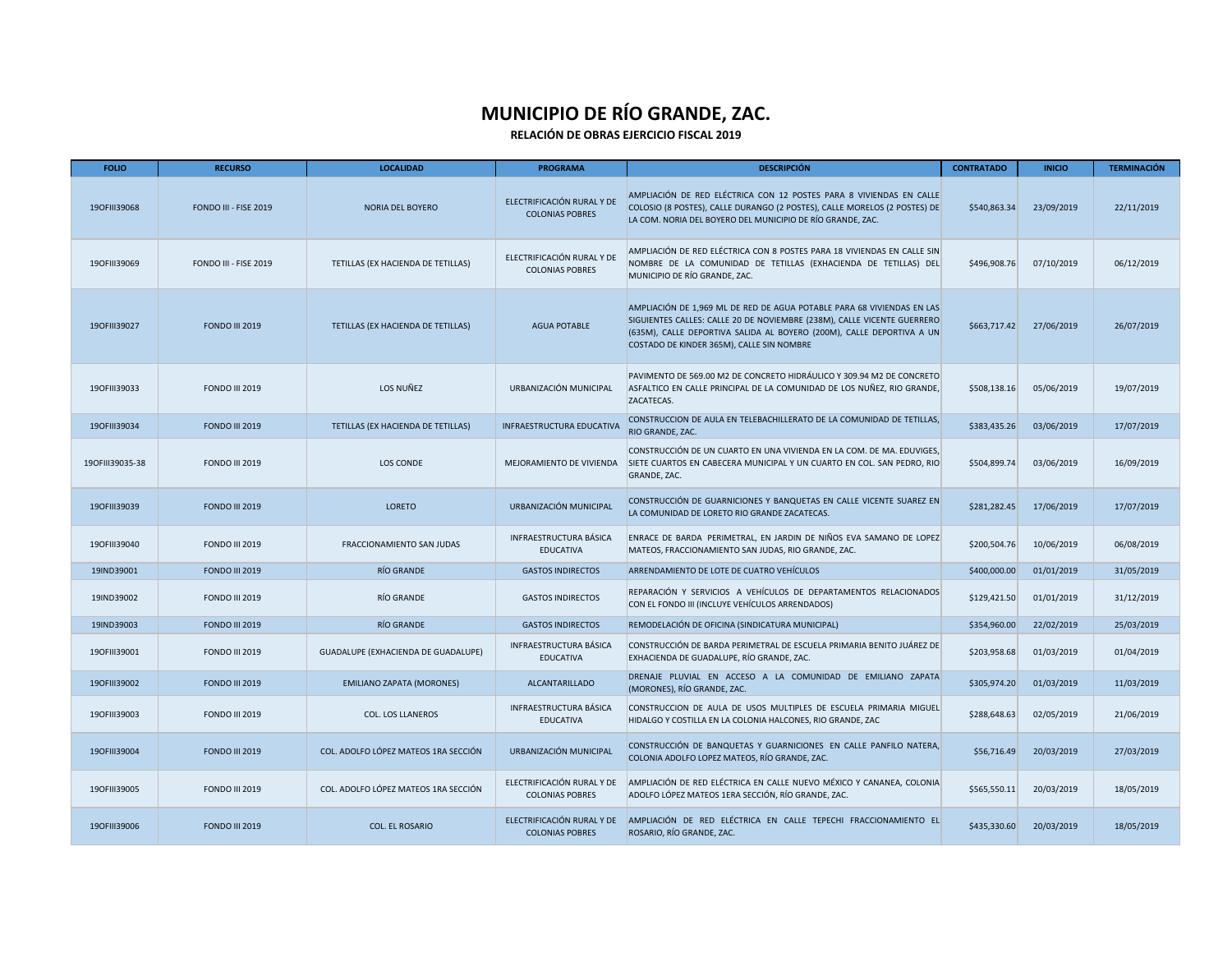| <b>FOLIO</b>    | <b>RECURSO</b>        | <b>LOCALIDAD</b>                     | <b>PROGRAMA</b>                                      | <b>DESCRIPCIÓN</b>                                                                                                                               | <b>CONTRATADO</b> | <b>INICIO</b> | <b>TERMINACIÓN</b> |
|-----------------|-----------------------|--------------------------------------|------------------------------------------------------|--------------------------------------------------------------------------------------------------------------------------------------------------|-------------------|---------------|--------------------|
| 190FIII39007    | <b>FONDO III 2019</b> | <b>LAS PIEDRAS</b>                   | URBANIZACIÓN MUNICIPAL                               | REHABILITACIÓN DE CAMINO SACACOSECHAS Y OBRAS HIDRÁULICAS                                                                                        | \$422,585.67      | 20/03/2019    | 19/04/2019         |
| 190FIII39008    | <b>FONDO III 2019</b> | TETILLAS (EX HACIENDA DE TETILLAS)   | ALCANTARILLADO                                       | AMPLIACIÓN RED DE ALCANTARILLADO EN CALLE 20 DE NOVIEMBRE, COMUNIDAD<br>TETILLAS. RÍO GRANDE. ZAC.                                               | \$312,238.00      | 30/04/2019    | 29/05/2019         |
| 190FIII39009    | <b>FONDO III 2019</b> | COL. ADOLFO LÓPEZ MATEOS 1RA SECCIÓN | ALCANTARILLADO                                       | CONSTRUCCION DE COLECTOR EN LA COL ADOLFO LOPEZ MATEOS ESGIMA RIO<br><b>GRANDE ZAC</b>                                                           | \$1,458,899.67    | 22/05/2019    | 20/07/2019         |
| 190FIII39010    | <b>FONDO III 2019</b> | IGNACIO LÓPEZ RAYON (LOS DELGADO)    | URBANIZACIÓN MUNICIPAL                               | PAVIMENTACIÓN CON CONCRETO HIDRÁULICO EN CALLE PLAN DE GUADALUPE DE<br>LA COMUNIDAD DE IGNACIO LÓPEZ RAYÓN, RÍO GRANDE, ZAC                      | \$338,364.45      | 01/04/2019    | 30/04/2019         |
| 190FIII39011    | <b>FONDO III 2019</b> | <b>LOS CONDE</b>                     | <b>AGUA POTABLE</b>                                  | AMPLIACION DE RED ELECTRICA EN CALLE LEONA VICARIO EN LA COM. LOS CONDE,<br>RIO GRANDE, ZAC.                                                     | \$353,566.58      | 18/07/2019    | 31/08/2019         |
| 190FIII39012-14 | <b>FONDO III 2019</b> | RÍO GRANDE                           | MEJORAMIENTO DE VIVIENDA                             | INSTALACIÓN DE 6 CELDAS SOLARES, 4 RANCHO NUEVA ROSITA, 1 CELDA<br>COMUNIDAD LA FLORIDA Y 1 CELDA EN LA COMUNIDAD EL FUERTE, RÍO GRANDE,<br>ZAC. | \$202,733.66      | 13/05/2019    | 10/06/2019         |
| 190FIII39015    | <b>FONDO III 2019</b> | LOS RAMÍREZ                          | URBANIZACIÓN MUNICIPAL                               | PAVIMENTACIÓN DE CONCRETO HIDRÁULICO, GUARNICIONES Y BANQUETA EN<br>CALLES CAMINO REAL Y ZACATECAS, COMUNIDAD LOS RAMÍREZ, RÍO GRANDE,<br>ZAC.   | \$141,693.73      | 24/04/2019    | 08/05/2019         |
| 190FIII39016    | <b>FONDO III 2019</b> | <b>LORETO</b>                        | ELECTRIFICACIÓN RURAL Y DE<br><b>COLONIAS POBRES</b> | AMPLIACION DE RED ELECTRICA EN CALLE ARROYO SECO (4 POSTES) PARA 12<br>VIVIENDAS DE LA COM. LORETO, RIO GRANDE, ZAC.                             | \$216,337.33      | 13/05/2019    | 26/06/2019         |
| 190FIII39017    | <b>FONDO III 2019</b> | LOS RAMÍREZ                          | URBANIZACIÓN MUNICIPAL                               | REHABILITACION DE PAVIMENTO CON CONCRETO HIDRAULICO, Y BANQUETAS EN<br>CALLE ZACATECAS EN LA COMUNIDAD DE LOS RAMIREZ, RIO GRANDE, ZACATECAS.    | \$354,540.24      | 26/04/2019    | 10/05/2019         |
| 190FIII39018    | <b>FONDO III 2019</b> | <b>COL. LOS SAUCES</b>               | <b>CENTROS DE SALUD FIV</b>                          | REHABILITACIÓN DE HOSPITAL COMUNITARIO CESSA RIO<br><b>GRANDE.</b><br>FRACCIONAMIENTO LOS SAUCES, RIO GRANDE, ZAC.                               | \$675,889.36      | 16/05/2019    | 29/06/2019         |
| 190FIII39019    | <b>FONDO III 2019</b> | <b>FRACCIONAMIENTO MÉXICO</b>        | <b>AGUA POTABLE</b>                                  | AMPLIACIÓN DE RED DE AGUA POTABLE EN CALLE INFORMÁTICA,<br>FRACCIONAMIENTO MÉXICO, RÍO GRANDE, ZAC.                                              | \$27,700.44       | 05/06/2019    | 12/06/2019         |
| 190FIII39020    | <b>FONDO III 2019</b> | <b>FRACCIONAMIENTO MÉXICO</b>        | <b>ALCANTARILLADO</b>                                | AMPLIACIÓN DE 75 ML DE RED DE ALCANTARILLADO EN CALLE INFORMÁTICA, COL.<br>MÉXICO, RÍO GRANDE, ZAC.                                              | \$70,913.61       | 05/06/2019    | 12/06/2019         |
| 190FIII39021    | <b>FONDO III 2019</b> | <b>EMILIANO ZAPATA (MORONES)</b>     | ELECTRIFICACIÓN RURAL Y DE<br><b>COLONIAS POBRES</b> | AMPLIACION DE RED ELECTRICA EN CALLE V. CARRANZA DE LA COM. EMILIANO<br>ZAPATA (MORONES), RIO GRANDE, ZAC.                                       | \$232,002.52      | 10/06/2019    | 08/08/2019         |
| 190FIII39022    | <b>FONDO III 2019</b> | <b>EL FUERTE</b>                     | ELECTRIFICACIÓN                                      | AMPLIACION DE RED ELECTRICA EN CALLEJON JALISCO DE LA COM. EL FUERTE, RIO<br>GRANDE, ZAC.                                                        | \$261,914.75      | 10/06/2019    | 08/08/2019         |
| 190FIII39023    | <b>FONDO III 2019</b> | LOS RAMÍREZ                          | URBANIZACIÓN MUNICIPAL                               | PAVIMENTACION DE CONCRETO HIDRAULICO EN CALLES BENITO JUAREZ,<br>REFORMA Y 5 DE MAYO EN LA COMUNIDAD DE LOS RAMIREZ, RIO GRANDE, ZAC.            | \$288,702.05      | 02/05/2019    | 31/05/2019         |
| 190FIII39024    | <b>FONDO III 2019</b> | <b>COL. FRANCISCO GARCIA SALINAS</b> | <b>ALCANTARILLADO</b>                                | AMPLIACIÓN PLANTA DE TRATAMIENTO DE AGUAS RESIDUALES EN COMUNIDAD<br>DE FRANCISCO GARCIA SALINAS, RÍO GRANDE, ZAC.                               | \$1,317,515.97    | 02/05/2019    | 31/05/2019         |
| 190FIII39025    | <b>FONDO III 2019</b> | LOS CONDE                            | <b>INFRAESTRUCTURA BÁSICA</b><br><b>EDUCATIVA</b>    | CONSTRUCCION DE DOMO EN ESCUELA PRIMARIA "JOSE MARIA MORELOS", EN<br>COM. DE LOS CONDE, RIO GRANDE, ZAC.                                         | \$572,887.76      | 03/06/2019    | 17/07/2019         |
| 190FIII39026    | <b>FONDO III 2019</b> | ANASTACIO V. HINOJOSA                | <b>ALCANTARILLADO</b>                                | REHABILITACION DE COLECTOR EN LA COM. ANASTACIO V. HINOJOSA, RÍO<br>GRANDE, ZAC.                                                                 | \$571,472.50      | 24/06/2019    | 22/08/2019         |
| 190FIII39041    | <b>FONDO III 2019</b> | TETILLAS (EX HACIENDA DE TETILLAS)   | ALCANTARILLADO                                       | AMPLIACION DE RED DE ALCANTARILLADO EN 4 VIVIENDAS EN CALLE LINDA VISTA<br>EN LA COM DE TETILLAS, RIO GRANDE, ZAC.                               | \$159,612.26      | 02/07/2019    | 22/07/2019         |
| 190FIII39042    | <b>FONDO III 2019</b> | COL. ADOLFO LÓPEZ MATEOS 1RA SECCIÓN | <b>ALCANTARILLADO</b>                                | AMPLIACIÓN RED DE ALCANTARILLADO EN CALLE PANFILO NATERA COL. LÓPEZ<br>MATEOS, RÍO GRANDE, ZAC.                                                  | \$342,551.83      | 09/08/2019    | 30/08/2019         |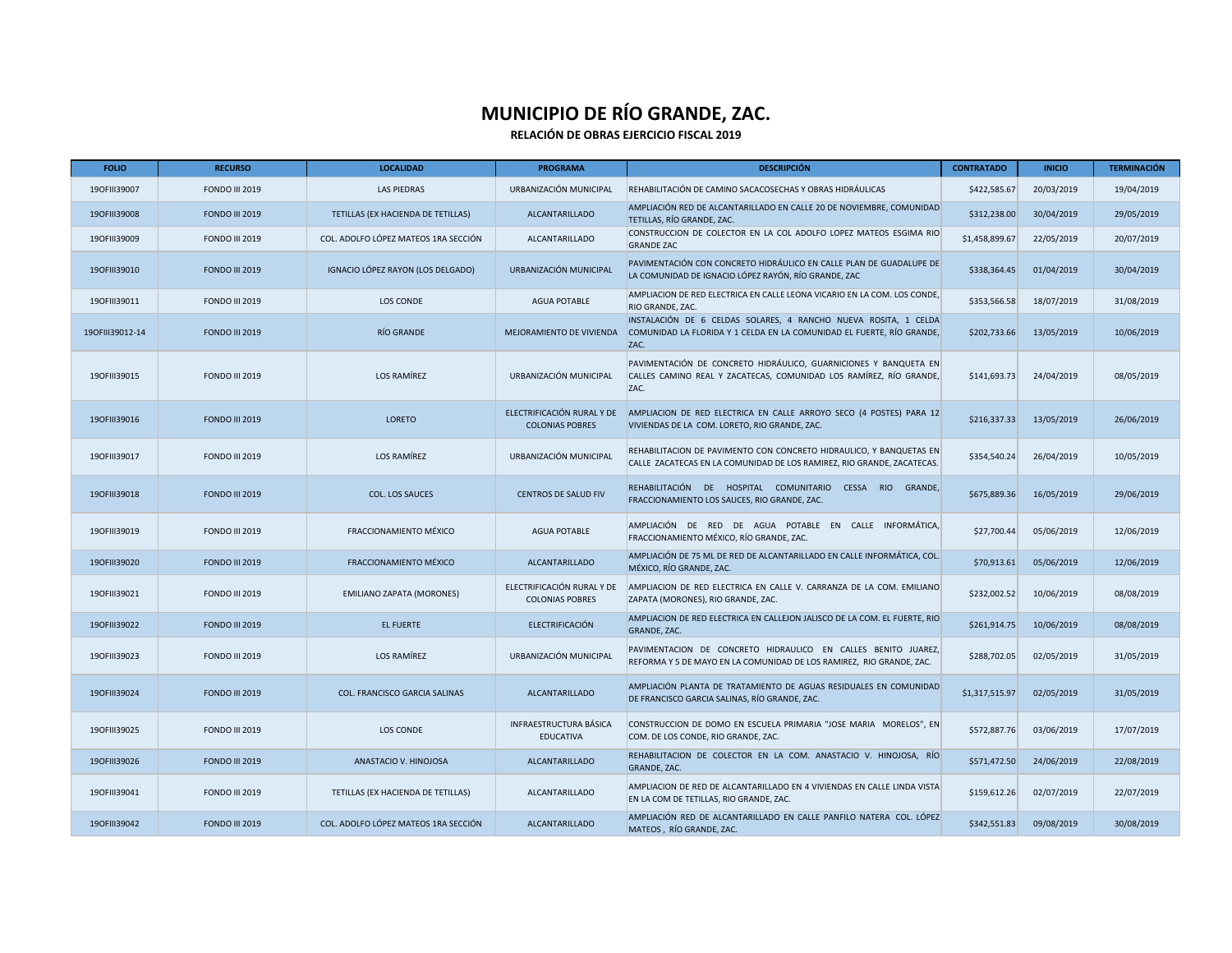| <b>FOLIO</b>    | <b>RECURSO</b>        | <b>LOCALIDAD</b>                   | <b>PROGRAMA</b>                                   | <b>DESCRIPCIÓN</b>                                                                                                                       | <b>CONTRATADO</b> | <b>INICIO</b> | <b>TERMINACIÓN</b> |
|-----------------|-----------------------|------------------------------------|---------------------------------------------------|------------------------------------------------------------------------------------------------------------------------------------------|-------------------|---------------|--------------------|
| 190FIII39043    | <b>FONDO III 2019</b> | <b>BARRIO INDEPENDENCIA</b>        | <b>AGUA POTABLE</b>                               | MEJORAMIENTO DEL SISTEMA DE AGUA POTABLE EN BARRIO INDEPENDENCIA DE<br>CABECERA MUNICIPAL DE RÍO GRANDE ZAC.                             | \$2,138,567.73    | 01/08/2019    | 13/09/2019         |
| 190FIII39044    | <b>FONDO III 2019</b> | <b>EL FUERTE</b>                   | INFRAESTRUCTURA BÁSICA DE<br>SALUD                | REHABILITACIÓN DE CASA DE SALUD EN COMUNIDAD DE TIERRA BLANCA, RIO<br>GRANDE, ZAC.                                                       | \$97,493.99       | 09/08/2019    | 30/08/2019         |
| 190FIII39049    | <b>FONDO III 2019</b> | COL. PROGRESO DE ALFONSO MEDINA    | INFRAESTRUCTURA BÁSICA<br><b>EDUCATIVA</b>        | CONSTRUCCION DE 117.50 METROS LINEALES DE BARDA PERIMETRAL EN JARDIN<br>DE NIÑOS "JUAN RUIZ DE ALARCON", COL. PROGRESO, RIO GRANDE, ZAC. | \$206,657.55      | 01/07/2019    | 05/08/2019         |
| 190FIII39050    | <b>FONDO III 2019</b> | TETILLAS (EX HACIENDA DE TETILLAS) | <b>INFRAESTRUCTURA BÁSICA</b><br><b>EDUCATIVA</b> | CONSTRUCCION DE BARDA PERIMETRAL DE LA SECUNDARIA TECNICA #56 JAIME<br>TORRES BODET, EN LA COMUNIDAD DE TETILLAS, RIO GRANDE, ZAC.       | \$245,018.41      | 16/08/2019    | 16/09/2019         |
| 190FIII39051    | <b>FONDO III 2019</b> | LORETO                             | INFRAESTRUCTURA EDUCATIVA<br><b>FIV</b>           | CONSTRUCCION DE CERCO PERIMETRAL EN LA ESCUELA SECUNDARIA TECNICA NO.<br>45 GALILEO GALILEI EN LA COMUNIDAD DE LORETO, RIO GRANDE, ZAC.  | \$442,286.37      | 15/07/2019    | 17/09/2019         |
| 190FIII39052    | <b>FONDO III 2019</b> | COL. PROGRESO DE ALFONSO MEDINA    | <b>INFRAESTRUCTURA BÁSICA</b><br><b>EDUCATIVA</b> | CONSTRUCCION DE CANCHA DE USOS MULTIPLES EN ESCUELA SECUNDARIA<br>TECNICA NO. 37, COL. PROGRESO, RIO GRANDE, ZAC.                        | \$283,510.40      | 04/09/2019    | 30/09/2019         |
| 190FIII39053    | <b>FONDO III 2019</b> | COL. VISTA HERMOSA                 | INFRAESTRUCTURA EDUCATIVA                         | TERMINACION DE DOMO EN JARDIN DE NIÑOS "JUVENTINO ROSAS", COL. VISTA<br>HERMOSA, RIO GRANDE ZAC.                                         | \$165,507.67      | 01/07/2019    | 22/07/2019         |
| 190FIII39054    | <b>FONDO III 2019</b> | <b>LORETO</b>                      | <b>AGUA POTABLE</b>                               | AMPLIACION DE RED DE AGUA POTABLE EN PRIV. INSURGENTES DE LORETO, RÍO<br>GRANDE, ZAC.                                                    | \$63,235.75       | 01/08/2019    | 22/08/2019         |
| 190FIII39055    | <b>FONDO III 2019</b> | LORETO                             | <b>AGUA POTABLE</b>                               | AMPLIACION DE RED DE AGUA POTABLE EN CALLE ARROYO SECO DE LORETO, RÍO<br>GRANDE, ZAC.                                                    | \$76,726.95       | 01/08/2019    | 22/08/2019         |
| 190FIII39070    | <b>FONDO III 2019</b> | <b>COL. CENTRO</b>                 | ALUMBRADO PUBLICO                                 | MEJORAMIENTO DE ALUMBRADO PÚBLICO EN BOULEVARD EVA SAMANO,<br>COLONIA CENTRO, RÍO GRANDE, ZAC                                            | \$126,606.85      | 22/05/2019    | 12/07/2019         |
| 190FIII39071    | <b>FONDO III 2019</b> | IGNACIO ZARAGOZA (SAN LORENZO)     | ALUMBRADO PUBLICO                                 | AMPLIACIÓN DE 6 POSTES DE ALUMBRADO PÚBLICO EN CALLE DEPORTIVA,<br>COMUNIDAD SAN LORENZO, RÍO GRANDE, ZAC.                               | \$79,143.06       | 31/07/2019    | 16/09/2019         |
| 190FIII39072    | <b>FONDO III 2019</b> | <b>COL. LOS LLANEROS</b>           | ALUMBRADO PUBLICO                                 | MEJORAMIENTO DE ALUMBRADO PÚBLICO EN CALLE PROGRESO DE LA COLONIA<br>LOS LLANEROS, RÍO GRANDE, ZAC.                                      | \$129,841.21      | 28/08/2019    | 14/10/2019         |
| 190FIII39073    | <b>FONDO III 2019</b> | LOS RAMÍREZ                        | ALUMBRADO PUBLICO                                 | COLOCACIÓN DE LAMPARAS EN BOULEVAR LOS RAMÍREZ, COMUNIDAD LOS<br>RAMÍREZ, RÍO GRANDE, ZAC.                                               | \$61,502.77       | 23/10/2019    | 01/12/2019         |
| 190FIII39074-86 | <b>FONDO III 2019</b> | <b>RÍO GRANDE</b>                  | MEJORAMIENTO DE VIVIENDA                          | SUMINISTRO Y COLOCACIÓN DE 195 CALENTADORES SOLARES EN DIFERENTES<br>LOCALIDADES DEL MUNICIPIO DE RÍO GRANDE, ZAC.                       | \$1,019,320.54    | 15/08/2019    | 13/10/2019         |
| 190FIII39087    | <b>FONDO III 2019</b> | LORETO                             | ALCANTARILLADO                                    | AMPLIACIÓN RED DE ALCANTARILLADO 85 ML PARA EN PRIVADA INSURGENTES DE<br>LA COM DE LORETO RIO GRANDE ZAC.                                | \$75,432.16       | 09/09/2019    | 30/09/2019         |
| 190FIII39088    | <b>FONDO III 2019</b> | <b>COL. CENTRO</b>                 | URBANIZACIÓN MUNICIPAL                            | MEJORAMIENTO DE ALUMBRADO PÚBLICO EN BOULEVARD ZARAGOZA, RÍO<br>GRANDE, ZAC.                                                             | \$374,187.60      | 06/06/2019    | 30/07/2019         |
| 190FIII39089-94 | <b>FONDO III 2019</b> | RÍO GRANDE                         | MEJORAMIENTO DE VIVIENDA                          | CONSTRUCCIÓN DE LOSAS DE CONCRETO EN VARIAS LOCALIDADES DE RÍO<br>GRANDE, ZAC.                                                           | \$336,781.77      | 02/09/2019    | 16/10/2019         |
| 190FIII39095    | <b>FONDO III 2019</b> | <b>RÍO GRANDE</b>                  | MEJORAMIENTO DE VIVIENDA                          | REHABILITACION DE TRES VIVIENDA EN CABECERA MUNICIPAL, RÍO GRANDE, ZAC.                                                                  | \$341,648.59      | 04/11/2019    | 19/12/2019         |
| 190FIII39096-97 | <b>FONDO III 2019</b> | RÍO GRANDE                         | MEJORAMIENTO DE VIVIENDA                          | CONSTRUCCION DE DOS CUARTOS (UN CUARTO EN LA COMUNIDAD DE LORETO Y<br>UN CUARTO EN LA COMUNIDAD DE LA FLORIDA), RIO GRANDE, ZAC.         | \$125,387.75      | 01/11/2019    | 20/12/2019         |
| 190FIII39098    | <b>FONDO III 2019</b> | LA LUZ                             | MEJORAMIENTO DE VIVIENDA                          | CONSTRUCCIÓN DE UN CUARTO Y UN BAÑO EN LA COLONIA DE LA LUZ, RÍO<br>GRANDE, ZAC.                                                         | \$116,842.81      | 01/11/2019    | 02/12/2019         |
| 190FIII39099    | <b>FONDO III 2019</b> | TETILLAS (EX HACIENDA DE TETILLAS) | MEJORAMIENTO DE VIVIENDA                          | SUMUNISTRO E INSTALACIÓN DE UNA CELDA SOLAR EN LA COMUNIDAD DE<br>TETILLAS, RÍO GRANDE, ZAC.                                             | \$33,830.37       | 02/12/2019    | 09/12/2019         |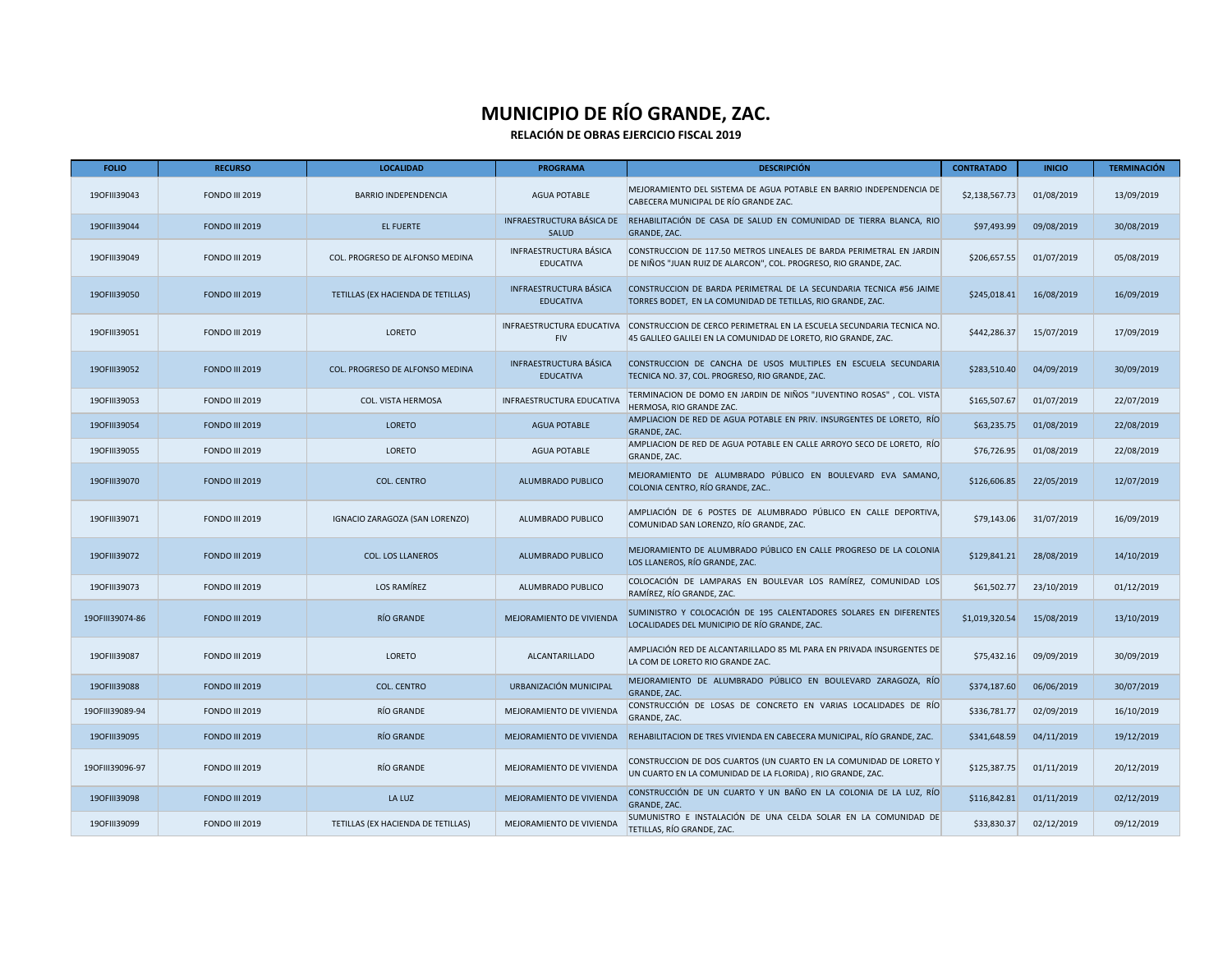| <b>FOLIO</b>     | <b>RECURSO</b>        | <b>LOCALIDAD</b>       | <b>PROGRAMA</b>                                   | <b>DESCRIPCIÓN</b>                                                                                                                                                                                                                                                       | <b>CONTRATADO</b> | <b>INICIO</b> | <b>TERMINACIÓN</b> |
|------------------|-----------------------|------------------------|---------------------------------------------------|--------------------------------------------------------------------------------------------------------------------------------------------------------------------------------------------------------------------------------------------------------------------------|-------------------|---------------|--------------------|
| 190FIII39100     | <b>FONDO III 2019</b> | LOS CONDE              | ALCANTARILLADO                                    | AMPLIACIÓN DE RED DE ALCATARILLADO EN CALLE SIN NOMBRE DE LA<br>COMUNIDAD DE LOS CONDE, RÍO GRANDE, ZAC.                                                                                                                                                                 | \$281,092.36      | 09/12/2019    | 23/12/2019         |
| 190FIII39101     | <b>FONDO III 2019</b> | <b>IGNACIO ALLENDE</b> | URBANIZACIÓN MUNICIPAL                            | REHABILITACIÓN DE OBRAS HIDRAULICAS EN CAMINO DE TERRACERIA IGNACIO<br>ZARAGOZA - IGNACIO LÓPEZ RAYÓN, RIO GRANDE, ZAC.                                                                                                                                                  | \$62,097.26       | 11/11/2019    | 25/11/2019         |
| 190FIII39102-112 | <b>FONDO III 2019</b> | RÍO GRANDE             | MEJORAMIENTO DE VIVIENDA                          | SUMINISTRO Y COLOCACIÓN DE 135 CALENTADORES SOLARES EN DIFERENTES<br>LOCALIDADES DEL MUNICIPIO DE RÍO GRANDE, ZAC.                                                                                                                                                       | \$700,208.71      | 01/11/2019    | 10/01/2020         |
| 190FIII39113     | <b>FONDO III 2019</b> | <b>COL. TRINIDAD</b>   | <b>INFRAESTRUCTURA BÁSICA</b><br><b>EDUCATIVA</b> | CONSTRUCCIÓN DE 134.31 ML DE BARDA PERIMETRAL EN CENTRO DE ATENCION<br>INFANTIL (CAI-SEP) # 2 EN COL. LA TRINIDAD, RÍO GRANDE, ZAC.                                                                                                                                      | \$142,535.86      | 18/11/2019    | 18/12/2019         |
| 190FIII39114-118 | <b>FONDO III 2019</b> | RÍO GRANDE             | MEJORAMIENTO DE VIVIENDA                          | CONSTRUCCIÓN DE OCHO BAÑOS EN DIFERENTES LOCALIDADES, RÍO GRANDE,<br>ZAC.                                                                                                                                                                                                | \$398,104.00      | 01/11/2019    | 20/12/2019         |
| 190FIIIS39119    | <b>FONDO III 2019</b> | LORETO                 | ALCANTARILLADO                                    | AMPLIACIÓN RED DE ALCANTARILLADO EN CALLE AZUCENAS Y CALLE CLAVELES<br>COM. LORETO, RÍO GRANDE, ZAC.                                                                                                                                                                     | \$403,003.19      | 15/11/2019    | 15/12/2019         |
| 190RFIII39120    | <b>FONDO III 2019</b> | LA LUZ                 | ALUMBRADO PUBLICO                                 | AMPLIACIÓN DE RED DE ALUMBRADO CON 1 POSTE PARA 1 VIVIENDA DE LA CALLE<br>20 DE NOVIEMBRE, EN LA COLONIA LA LUZ (ZAP 0541) CABECERA MUNICIPAL DE<br>RIO GRANDE, ZAC.                                                                                                     | \$23,085.17       | 12/12/2019    | 26/12/2019         |
| 190SFIII39121    | <b>FONDO III 2019</b> | RÍO GRANDE             | ALCANTARILLADO                                    | CONEXIÓN DE ALCANTARILLADO EN 6" EN JARDIN DE NIÑOS EVA SAMANO Y<br>ESCUELA SECUNDARIA GENERAL IGNACIO MANUEL ALTAMIRANO, RIO GRANDE,<br>ZAC.                                                                                                                            | \$78,700.06       | 12/12/2019    | 26/12/2019         |
| 19PRODIM39002    | <b>FONDO III 2019</b> | RÍO GRANDE             | DESARROLLO INSTITUCIONAL                          | ADQUISICIÓN DE CENTRO DE COPIADO CANON IRADV 8285R (2 EQUIPOS:<br>DESARROLLO SOCIAL Y OBRAS PÚBLICAS)                                                                                                                                                                    | \$267,193.98      | 20/02/2019    | 28/03/2019         |
| 19PRODIM39003    | <b>FONDO III 2019</b> | RÍO GRANDE             | DESARROLLO INSTITUCIONAL                          | ADQUISICIÓN DE PLOTTER PW350 PARA EL ÁREA DE PROYECTOS DE OBRAS<br>PÚBLICAS                                                                                                                                                                                              | \$156,521.12      | 20/02/2019    | 28/03/2019         |
| 19PRODIM39005    | <b>FONDO III 2019</b> | RÍO GRANDE             | DESARROLLO INSTITUCIONAL                          | DISCO DURO INTERNO PARA LAPTOP ( UNIDAD DE ESTADO SÓLIDO KINGSTON A<br>400 DE 960 GB)                                                                                                                                                                                    | \$29,989.94       | 25/02/2019    | 28/03/2019         |
| 19AFIV39129      | <b>FONDO IV 2019</b>  | RÍO GRANDE             | ADQUISICIONES                                     | ADQUICISIÓN DE CAMIÓN ISUZU MODELO 2020 MODELO ELF 400 F, CHASIS<br>CABINA 4.5 TONELADAS, TRANSMISIÓN MANUAL 6 VELOCIDADES, TORQUE<br>MOTOR 387 1500RPM, POTENCIA DE MOTOR 190, RODADA 215/85 R16,<br>CAPACIDAD DE TANQUE 125, CONTROL CRUCERO Y FRENO DE ESCAPE LINEAS, | \$840,000.00      | 26/12/2019    | 31/12/2019         |
| 19AFIV39130      | <b>FONDO IV 2019</b>  | RÍO GRANDE             | <b>ADQUISICIONES</b>                              | CAJA TÉRMICA ELF 400 F, 3 DE ESPESOR LARGO 3.5 M, ANCHO 2.44, (MEDIDAS<br>EXTERIORES) ALTURA 1.80 M, (MEDIDA INTERIOR) ESTRUCTURA BASTIDOR Y<br>CARGADORES DE LAMINA NEGRA CALIBRE 12, LINER PANEL 2.3 ML INTERIOR,<br>POLIURETERANO 3 ML DE ESPESOR ENTRE AMBAS LAMINAS | \$188,946.00      | 26/12/2019    | 31/12/2019         |
| 190FIV39001      | <b>FONDO IV 2019</b>  | RÍO GRANDE             | SEGURIDAD PÚBLICA                                 | REHABILITACIÓN Y ACONDICIONAMIENTO DE BAÑOS Y ESPACIOS PARA LA<br>GUARDIA NACIONAL, EN ANTIGUAS INSTALACIONES DE LA SECUNDARIA GENERAL<br>IGNACIO MANUEL ALTAMIRANO (ESGIMA).                                                                                            | \$784,684.00      | 09/07/2019    | 12/08/2019         |
| 190FIV39002      | <b>FONDO IV 2019</b>  | RÍO GRANDE             | <b>INFRAESTRUCTURA</b><br>PENITENCIARIA FIV       | REHABILITACIÓN Y ACONDICIONAMIENTO DE BAÑOS Y ESPACIOS PARA LA<br>GUARDIA NACIONAL, EN ANTIGUAS INSTALACIONES DE LA SECUNDARIA GENERAL<br>IGNACIO MANUEL ALTAMIRANO (ESGIMA) ETAPA 2.                                                                                    | \$1,575,240.77    | 03/09/2019    | 12/10/2019         |
| 190FIV39003      | <b>FONDO IV 2019</b>  | LORETO                 | <b>ALCANTARILLADO</b>                             | 3ER ETAPA DE REHABILITACION DE COLECTOR DE 24" TRAMO LORETO PLANTA<br>TRATADORA, COMUNIDAD DE LORETO, RIO GRANDE, ZAC.                                                                                                                                                   | \$1,478,707.55    | 01/10/2019    | 21/10/2019         |
| 190FIV39004      | <b>FONDO IV 2019</b>  | <b>LAZARO CARDENAS</b> | <b>ALCANTARILLADO</b>                             | 4TA Y 5TA ETAPA DE REHABILITACIÓN DE COLECTOR DE 24" TRAMO LAZARO<br>CARDENAS ARROYO DEL SAUZ, RIO GRANDE, ZAC.                                                                                                                                                          | \$2,511,351.00    | 31/10/2019    | 09/12/2019         |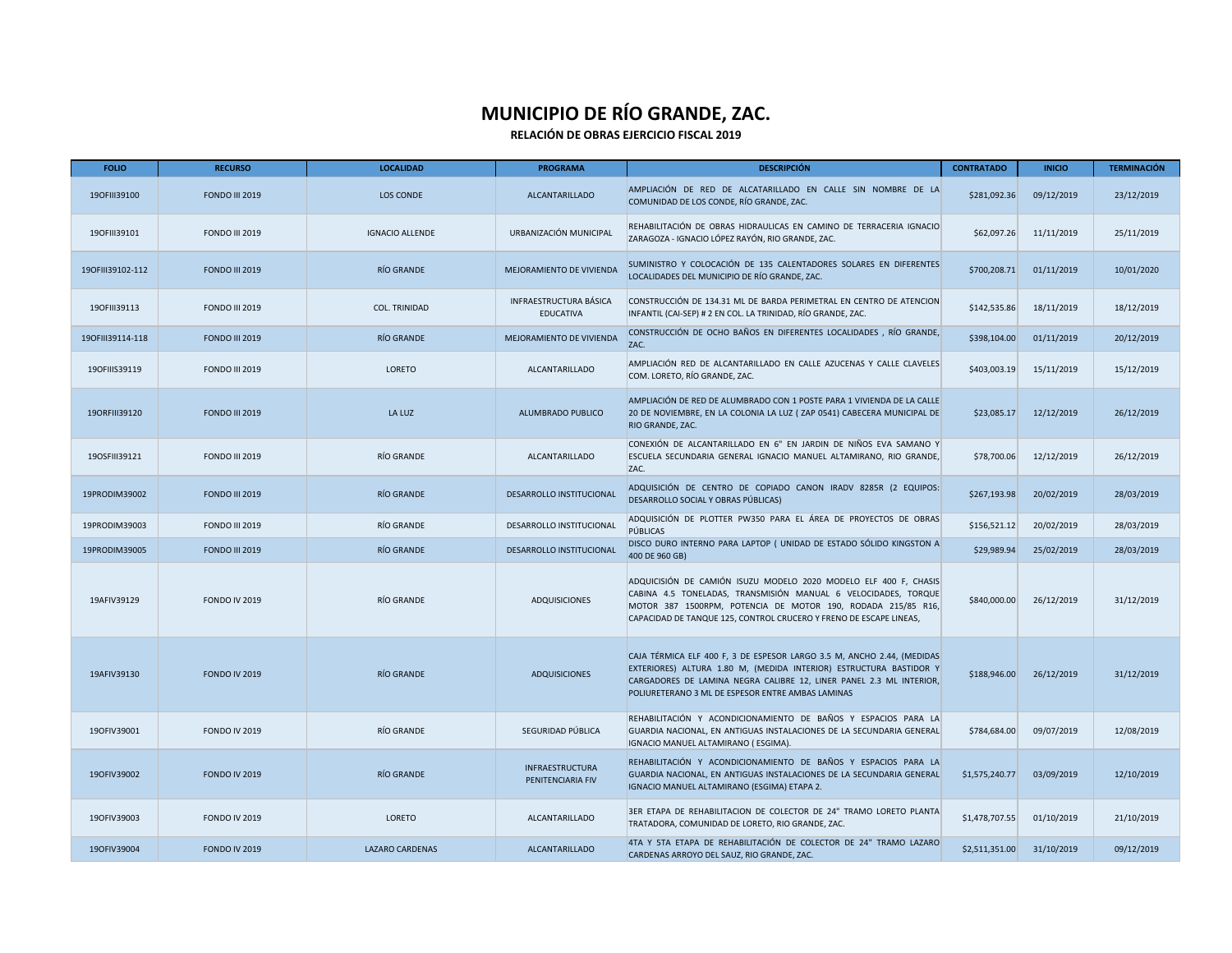| <b>FOLIO</b> | <b>RECURSO</b>                                                                                                | <b>LOCALIDAD</b>               | <b>PROGRAMA</b>                         | <b>DESCRIPCIÓN</b>                                                                                                                                                                                                                                                       | <b>CONTRATADO</b> | <b>INICIO</b> | <b>TERMINACIÓN</b> |
|--------------|---------------------------------------------------------------------------------------------------------------|--------------------------------|-----------------------------------------|--------------------------------------------------------------------------------------------------------------------------------------------------------------------------------------------------------------------------------------------------------------------------|-------------------|---------------|--------------------|
| 190FIV39005  | <b>FONDO IV 2019</b>                                                                                          | <b>EL FUERTE</b>               | <b>ALCANTARILLADO</b>                   | REHABILITACIÓN DE PTAR PARA EL FUERTE, RIO GRANDE, ZAC.                                                                                                                                                                                                                  | \$114,496.61      | 02/10/2019    | 15/10/2019         |
| 190FIV39006  | <b>FONDO IV 2019</b>                                                                                          | <b>LAS PIEDRAS</b>             | <b>ELECTRIFICACIÓN</b>                  | AMPLIACIÓN DE RED ELÉCTRICA EN ACCESO PINCIPAL (CALLE ALFONSO MEDINA) A<br>LA COM. LAS PIEDRAS, RIO GRANDE, ZAC.                                                                                                                                                         | \$280,717.73      | 13/11/2019    | 31/12/2019         |
| 19OFUB39003  | FONDO UNICO DE BENEFICIARIOS                                                                                  | COL. ADOLFO RUIZ CORTINES      | ALCANTARILLADO                          | COLECTOR PLUVIAL EN CAMPO DEPORTIVO SARABIA, COLONIA RUIZ CORTINEZ,<br>RIO GRANDE ZACATECAS.                                                                                                                                                                             | \$34,312.75       | 13/09/2019    | 19/09/2019         |
| 190FUB39004  | FONDO UNICO DE BENEFICIARIOS                                                                                  | LA LUZ                         | URBANIZACIÓN MUNICIPAL                  | PAVIMENTO CON CONCRETO HIDRAHULICO, BANQUETAS Y GUARNICIONES EN<br>CALLE 20 DE NOVIEMBRE, COL. LA LUZ, RIO GRANDE, ZAC.                                                                                                                                                  | \$307,681.74      | 02/12/2019    | 20/12/2019         |
| 101001       | <b>GASTO CORRIENTE</b>                                                                                        | RÍO GRANDE                     | <b>OBLIGACIONES FINANCIERAS</b>         | ADQUISICIÓN DE RETROEXCAVADORA SEMINUEVA JCB MODELO 3CX GLOBAL                                                                                                                                                                                                           | \$1,230,000.00    | 27/03/2019    | 15/04/2019         |
| 17500031     | PROGRAMA 2X1 PARA MIGRANTES<br>2019                                                                           | <b>COL. ARBOLEDAS</b>          | INFRAESTRUCTURA EDUCATIVA<br><b>FIV</b> | CONSTRUCCIÓN DE DOMO, INCLUYE TABLERO Y ARO DE BASKETBALL EN "ESCUELA<br>SECUNDARIA NIÑOS HEROES", FRACC. ARBOLEDAS, RÍO GRANDE, ZAC. OBRA QUE<br>BENEFICIARÁ LAS CONDICIONES DE LAS INSTALACIONES DE LA INSTITUCIÓN<br>EDUCATIVA, BRINDANDO A LOS ESTUDIANTES ESPACIOS  | \$980,473.93      | 17/09/2019    | 16/11/2019         |
| 17500032     | PROGRAMA 2X1 PARA MIGRANTES<br>2019                                                                           | <b>IGNACIO ALLENDE</b>         |                                         | TERMINACIÓN DE TEMPLO "MARIA AUXILIADORA", TERCERA ETAPA, COL. IGNACIO<br>SITIOS HISTÓRICOS Y CULTURALES ALLENDE, RÍO GRANDE, ZAC. OBRA QUE BENEFICIARÁ A LOS FELIGRESES QUE<br>ACUDIRÁN AL TEMPLO A MANIFESTAR SU FE.                                                   | \$982,747.19      | 02/10/2019    | 31/12/2019         |
| 17500033     | PROGRAMA 2X1 PARA MIGRANTES<br>2019                                                                           | LOS RAMÍREZ                    | INFRAESTRUCTURA EDUCATIVA               | CONSTRUCCIÓN DE DOMO EN JARDÍN DE NIÑOS "FRANCISCO MURGUIA" EN LA<br>LOCALIDAD DE LOS RAMÍREZ, RÍO GRANDE, ZAC. OBRA QUE MEJORARÁ LAS<br>INSTALACIONES DE LA INSTITUCIÓN EDUCATIVA, PARA OFRECER A LOS ALUMNOS<br><b>ESPACIOS DIGNOS.</b>                                | \$337,270.65      | 19/09/2019    | 19/11/2019         |
| 17500040     | PROGRAMA 2X1 PARA MIGRANTES<br>2019                                                                           | LAS ESPERANZAS (EL RANCHITO)   | INFRAESTRUCTURA EDUCATIVA               | CONSTRUCCIÓN DE DOMO EN ESCUELA PRIMARIA "MIGUEL HIDALGO" EN LA<br>LOCALIDAD DE LAS ESPERANZAS, RÍO GRANDE, ZAC. OBRA QUE MEJORARÁ LAS<br>INSTALACIONES DE PLANTEL EDUCATIVO, OFRECIENDO A LOS ALUMNOS<br><b>INSTALACIONES DIGNAS.</b>                                   | \$924,959.38      | 17/09/2019    | 16/11/2019         |
| 17500072     | PROGRAMA 2X1 PARA MIGRANTES<br>2019                                                                           | RÍO GRANDE                     | <b>INFRAESTRUCTURA EDUCATIVA</b>        | CONSTRUCCIÓN DE DOMO, INCLUYE TABLERO Y ARO DE BASKETBOL EN ESCUELA<br>SECUNDARIA GRAL. ALFONSO MEDINA CASTAÑEDA, RÍO GRANDE, ZAC. OBRA QUE<br>MEJORARÁ LAS INSTALACIONES DEL PLANTEL EDUCATIVO BRINDANDOLE A LOS<br>ESTUDIANTES UN ESPACIO DIGNO PARA LLEVAR A CABO SUS | \$882,378.62      | 21/10/2019    | 29/12/2019         |
| 17500088     | PROGRAMA 2X1 PARA MIGRANTES<br>2019                                                                           | <b>TIERRA BLANCA</b>           | INFRAESTRUCTURA EDUCATIVA               | REMODELACIÓN DEL TEMPLO DE LA VIRGEN DEL ROSARIO DE FÁTIMA DE LA<br>COMUNIDAD DE TIERRA BLANCA, RÍO GRANDE, ZAC. OBRA QUE BENEFICIARÁ A<br>LOS FELIGRESES QUE ACUDEN AL TEMPLO A MANIFESTAR SU FE.                                                                       | \$832,250.24      | 23/10/2019    | 31/12/2019         |
| 17500091     | PROGRAMA 2X1 PARA MIGRANTES<br>2019                                                                           | IGNACIO ZARAGOZA (SAN LORENZO) | INFRAESTRUCTURA EDUCATIVA               | CONSTRUCCIÓN DE DOMO EN "JARDÍN DE NIÑOS IGNACIO RAMÍREZ" EN LA<br>COLONIA IGNACIO ZARAGOZA, RIO GRANDE, ZAC. OBRA QUE MEJORARÁ LA<br>INFRAESTRUCTURA DE LA INSTITUCIÓN EDUCATIVA PARA OFRECER A LOS<br>ALUMNOS MEJORES ESPACIOS PARA REALIZAR SUS ACTIVIDADES ESCOLARE  | \$407,176.89      | 21/10/2019    | 20/12/2019         |
| 17500092     | PROGRAMA 2X1 PARA MIGRANTES<br>2019                                                                           | COL. RUIZ CORTINEZ             | URBANIZACIÓN MUNICIPAL                  | PAVIMENTACIÓN CON CONCRETO HIDRÁULICO DE 574.55 M2; 125 M DE<br>GUARNICIONES Y 92.90 M2 DE BANQUETAS DE CALLE NARANJO, ENTRE CALLE<br>PROF. ABEL CRUZ M. Y ADOLFO RUIZ CORTINES, COL. RUIZ CORTINES, RÍO GRANDE,<br>ZAC. OBRA QUE BENEFICIARÁ A LAS PERSONAS DE LA LOCAL | \$368,095.55      | 31/10/2019    | 09/12/2019         |
| 17500094     | PROGRAMA 2X1 PARA MIGRANTES<br>2019                                                                           | <b>EL FUERTE</b>               |                                         | RESTAURACIÓN DE LA CAPILLA DE SANTO SANTIAGO APÓSTOL EN LA COMUNIDAD<br>SITIOS HISTÓRICOS Y CULTURALES DE EL FUERTE, RIO GRANDE, ZAC. OBRA QUE BENEFICIARÁ A LOS FELIGRESES QUE<br>ACUDEN A MANIFESTAR SU FE.                                                            | \$2,175,356.18    | 31/10/2019    | 31/12/2019         |
| 14120003     | PROGRAMA DE AGUA POTABLE,<br>DRENAJE Y TRATAMIENTO<br>(PROAGUA), APARTADO RURAL<br>(APARURAL), EJERCICIO 2019 | LOS CONDE                      | <b>AGUA POTABLE</b>                     | CONSTRUCCIÓN DE PLANTA POTABILIZADORA EN LA LOCALIDAD DE LOS CONDES<br>DEL MUNICIPIO DE RÍO GRANDE.                                                                                                                                                                      | \$1,126,896.89    | 12/08/2019    | 09/11/2019         |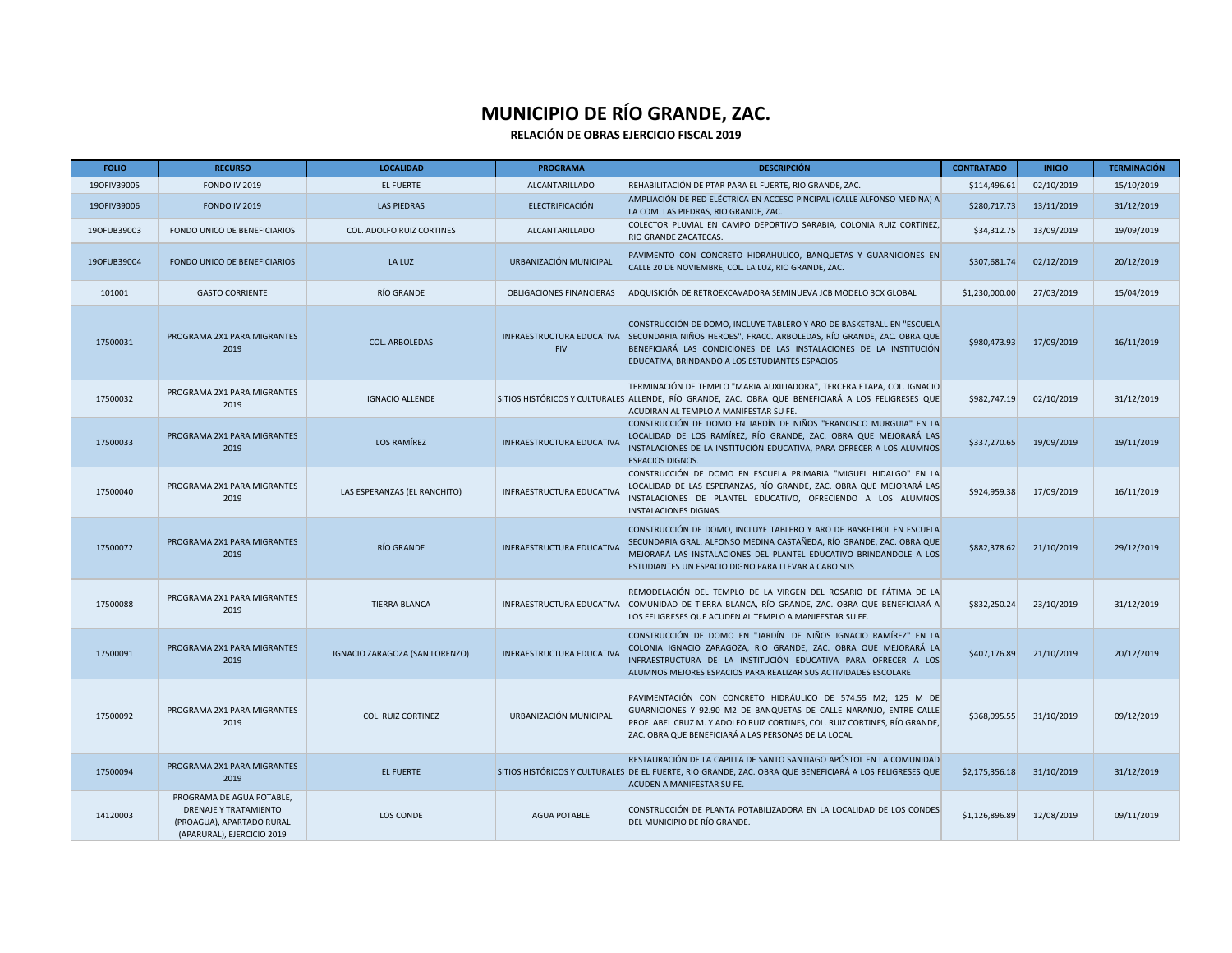| <b>FOLIO</b> | <b>RECURSO</b>                                                                                                       | <b>LOCALIDAD</b>               | <b>PROGRAMA</b>                  | <b>DESCRIPCIÓN</b>                                                                                                                | <b>CONTRATADO</b> | <b>INICIO</b> | <b>TERMINACIÓN</b> |
|--------------|----------------------------------------------------------------------------------------------------------------------|--------------------------------|----------------------------------|-----------------------------------------------------------------------------------------------------------------------------------|-------------------|---------------|--------------------|
| 14120016     | PROGRAMA DE AGUA POTABLE,<br><b>DRENAJE Y TRATAMIENTO</b><br>(PROAGUA), APARTADO RURAL<br>(APARURAL), EJERCICIO 2019 | <b>TIERRA BLANCA</b>           | <b>AGUA POTABLE</b>              | EQUIPAMIENTO Y LÍNEA DE CONDUCCIÓN DE AGUA POTABLE EN LA LOCALIDAD DE<br>TIERRA BLANCA DEL MUNICIPIO DE RÍO GRANDE.               | \$1,351,262.24    | 02/08/2019    | 30/10/2019         |
| 14120019     | PROGRAMA DE AGUA POTABLE,<br>DRENAJE Y TRATAMIENTO<br>(PROAGUA), APARTADO RURAL<br>(APARURAL), EJERCICIO 2019        | PASTELERA                      | ALCANTARILLADO                   | CONSTRUCCIÓN DE RED DE ALCANTARILLADO (PRIMERA ETAPA) EN LA LOCALIDAD<br>DE PASTELERA DEL MUNICIPIO DE RÍO GRANDE.                | \$5,195,292.89    | 16/08/2019    | 31/12/2019         |
| 14120031     | PROGRAMA DE AGUA POTABLE,<br>DRENAJE Y TRATAMIENTO<br>(PROAGUA), APARTADO RURAL<br>(APARURAL), EJERCICIO 2019        | <b>LA FLORIDA</b>              | <b>AGUA POTABLE</b>              | MEJORA DE LA RED DE DISTRIBUCIÓN DE AGUA POTABLE EN LA LOCALIDAD DE LA<br>FLORIDA DEL MUNICIPIO DE RÍO GRANDE.                    | \$4,189,913.31    | 01/08/2019    | 29/10/2019         |
| 14120048     | PROGRAMA DE AGUA POTABLE,<br>DRENAJE Y TRATAMIENTO<br>(PROAGUA), APARTADO URBANO<br>(APAUR), EJERCICIO 2019          | IGNACIO ZARAGOZA (SAN LORENZO) | ALCANTARILLADO                   | CONSTRUCCIÓN DE COLECTOR DE ALCANTARILLADO EN LA CABECERA MUNICIPAL<br>DE RÍO GRANDE (SAN LORENZO).                               | \$2,186,117.51    | 15/08/2019    | 12/12/2019         |
| 190PA306001  | PROGRAMA MUNICIPAL DE OBRA<br>2019                                                                                   | RÍO GRANDE                     | ALUMBRADO PUBLICO                | AMPLIACIÓN DE 4 POSTES DE ALUMBRADO PÚBLICO EN CALLE ZACATECAS,<br><b>COLONIA CENTRO</b>                                          | \$51,574.82       | 19/09/2019    | 26/10/2019         |
| 190PA306001A | PROGRAMA MUNICIPAL DE OBRA<br>2019                                                                                   | RÍO GRANDE                     | ALUMBRADO PUBLICO                | AMPLIACIÓN DE 15 POSTES DE ALUMBRADO PÚBLICO EN CALLE ZARAGOZA, COL.<br><b>CENTRO</b>                                             | \$196,509.65      | 19/09/2019    | 08/11/2019         |
| 19OPA306001B | PROGRAMA MUNICIPAL DE OBRA<br>2019                                                                                   | RÍO GRANDE                     | ALUMBRADO PUBLICO                | AMPLIACIÓN DE 7 POSTES DE ALUMBRADO PÚBLICO EN CALLE LIBERTAD, COLONIA<br>LOS ALAMOS                                              | \$93,360.01       | 22/09/2019    | 11/11/2019         |
| 19OPA306001C | PROGRAMA MUNICIPAL DE OBRA<br>2019                                                                                   | RÍO GRANDE                     | ALUMBRADO PUBLICO                | AMPLIACIÓN DE 8 POSTES DE ALUMBRADO PÚBLICO EN CALLE ADOLFO RUIZ<br>CORTINEZ Y PROF. ABEL CRUZ M, COLONIA ADOLFO RUIZ CORTINEZ    | \$106,245.48      | 10/10/2019    | 29/11/2019         |
| 190PA306001D | PROGRAMA MUNICIPAL DE OBRA<br>2019                                                                                   | RÍO GRANDE                     | ALUMBRADO PUBLICO                | AMPLIACIÓN DE 9 POSTES DE ALUMBRADO PÚBLICO EN CALLE MEZQUITAL, COL.<br><b>IMPERIO AZTECA</b>                                     | \$119,147.42      | 11/10/2019    | 30/11/2019         |
| 19OPA306001E | PROGRAMA MUNICIPAL DE OBRA<br>2019                                                                                   | RÍO GRANDE                     | ALUMBRADO PUBLICO                | CONSTRUCCIÓN DE ALUMBRADO PÚBLICO EN CALLE NARANJO, COL. RUIZ<br><b>CORTINEZ.</b>                                                 | \$119,147.42      | 16/10/2019    | 30/11/2019         |
| 190PM039001  | PROGRAMA MUNICIPAL DE OBRA<br>2019                                                                                   | FRACCIONAMIENTO ESTRELLA       | <b>EDIFICIOS ADMINISTRATIVOS</b> | NIVELACIÓN DE LOSA E IMPERMEABILIZACIÓN DE CDC LAS PALOMAS,<br>FRACCIONAMIENTO LA ESTRELLA, RIO GRANDE, ZAC.                      | \$151,578.04      | 25/02/2019    | 05/03/2019         |
| 190PM039012  | PROGRAMA MUNICIPAL DE OBRA<br>2019                                                                                   | RÍO GRANDE                     | INFRAESTRUCTURA DEPORTIVA        | CONSTRUCCION DE PARQUE INCLUSIVO EN UNIDAD DEPORTIVA, RIO GRANDE, ZAC.                                                            | \$240,797.61      | 04/09/2019    | 24/09/2019         |
| 190PM039021  | PROGRAMA MUNICIPAL DE OBRA<br>2019                                                                                   | RÍO GRANDE                     | <b>EDIFICIOS ADMINISTRATIVOS</b> | REHABILITACIÓN DE SANITARIOS EN AUDITORIO MUNICIPAL, COLONIA CENTRO,<br>RIO GRANDE, ZAC.                                          | \$239,300.76      | 05/03/2019    | 03/04/2019         |
| 190PM039023  | PROGRAMA MUNICIPAL DE OBRA<br>2019                                                                                   | LOS RAMÍREZ                    | <b>COMUNITARIOS</b>              | ASISTENCIA SOCIAL Y SERVICIOS TERMINACIÓN DE BAÑOS A UN COSTADO DE LA IGLESIA DE LA COMUNIDAD DE LOS<br>RAMIREZ, RÍO GRANDE, ZAC. | \$251,060.23      | 01/06/2019    | 07/06/2019         |
| 190PM039024  | PROGRAMA MUNICIPAL DE OBRA<br>2019                                                                                   | RÍO GRANDE                     |                                  | INFRAESTRUCTURA EDUCATIVA TECHUMBRE EN ACCESO A PRIMARIA JUSTO SIERRA, RIO GRANDE, ZAC.                                           | \$48,290.07       | 19/08/2019    | 26/08/2019         |
| 190PM039026  | PROGRAMA MUNICIPAL DE OBRA<br>2019                                                                                   | RÍO GRANDE                     | EDIFICIOS ADMINISTRATIVOS        | REMODELACIÓN DE OFICINA DE RECURSOS HUMANOS, EN LA PRESIDENCIA<br>MUNICIPAL, DE RIO GRANDE, ZAC.                                  | \$251,312.65      | 04/06/2019    | 19/06/2019         |
| 190PM039027  | PROGRAMA MUNICIPAL DE OBRA<br>2019                                                                                   | RÍO GRANDE                     | <b>EDIFICIOS ADMINISTRATIVOS</b> | REMODELACIÓN DE OFICINA DE PLANEACIÓN EN LA PRESIDENCIA MUNICIPAL, DE<br><b>RIO GRANDE ZAC.</b>                                   | \$238,469.16      | 16/08/2019    | 06/09/2019         |
| 190PM039029  | PROGRAMA MUNICIPAL DE OBRA<br>2019                                                                                   | RÍO GRANDE                     |                                  | EDIFICIOS ADMINISTRATIVOS FIV IMPERMEABILIZACIÓN DE ALA SUR EN PRESIDENCIA MUNICIPAL. RIO GRANDE, ZAC.                            | \$85,201.92       | 03/09/2019    | 17/09/2019         |
| 190PM039031  | PROGRAMA MUNICIPAL DE OBRA<br>2019                                                                                   | RÍO GRANDE                     | INFRAESTRUCTURA DEPORTIVA        | REHABILITACIÓN DE CANCHA DE FUTBOL RAPIDO EN DEPORTIVO OLIMPICO, RIO<br>GRANDE, ZAC.                                              | \$841,345.92      | 01/10/2019    | 30/10/2019         |
| 190PM039032  | PROGRAMA MUNICIPAL DE OBRA<br>2019                                                                                   | <b>BARRIO INDEPENDENCIA</b>    | URBANIZACIÓN MUNICIPAL           | REHABILITACION DE GLORIETA EN C. FERROCARRIL BARRIO INDEPENDENCIA, RIO<br>GRANDE, ZAC.                                            | \$66,989.29       | 06/09/2019    | 26/09/2019         |
| 307034       | PROGRAMA MUNICIPAL DE OBRA<br>2019                                                                                   | <b>COL. CENTRO</b>             | <b>EDIFICIOS ADMINISTRATIVOS</b> | REHABILITACIÓN E IMPERMEABILIZACIÓN DE ARCHIVO HISTORICO.                                                                         | \$64,639.18       | 06/11/2019    | 20/11/2019         |
| 307035       | PROGRAMA MUNICIPAL DE OBRA<br>2019                                                                                   | <b>COL. CENTRO</b>             | EDIFICIOS ADMINISTRATIVOS        | REHABILITACIÓN DE BAJA PLUVIAL PALACIO MUNICIPAL.                                                                                 | \$5,017.10        | 06/11/2019    | 13/11/2019         |
| 307036       | PROGRAMA MUNICIPAL DE OBRA<br>2019                                                                                   | <b>COL. CENTRO</b>             | EDIFICIOS ADMINISTRATIVOS        | REHABILITACIÓN DE RED HIDRAULICA EN MERCADO RÍO GRANDE                                                                            | \$8,827.79        | 06/11/2019    | 13/11/2019         |